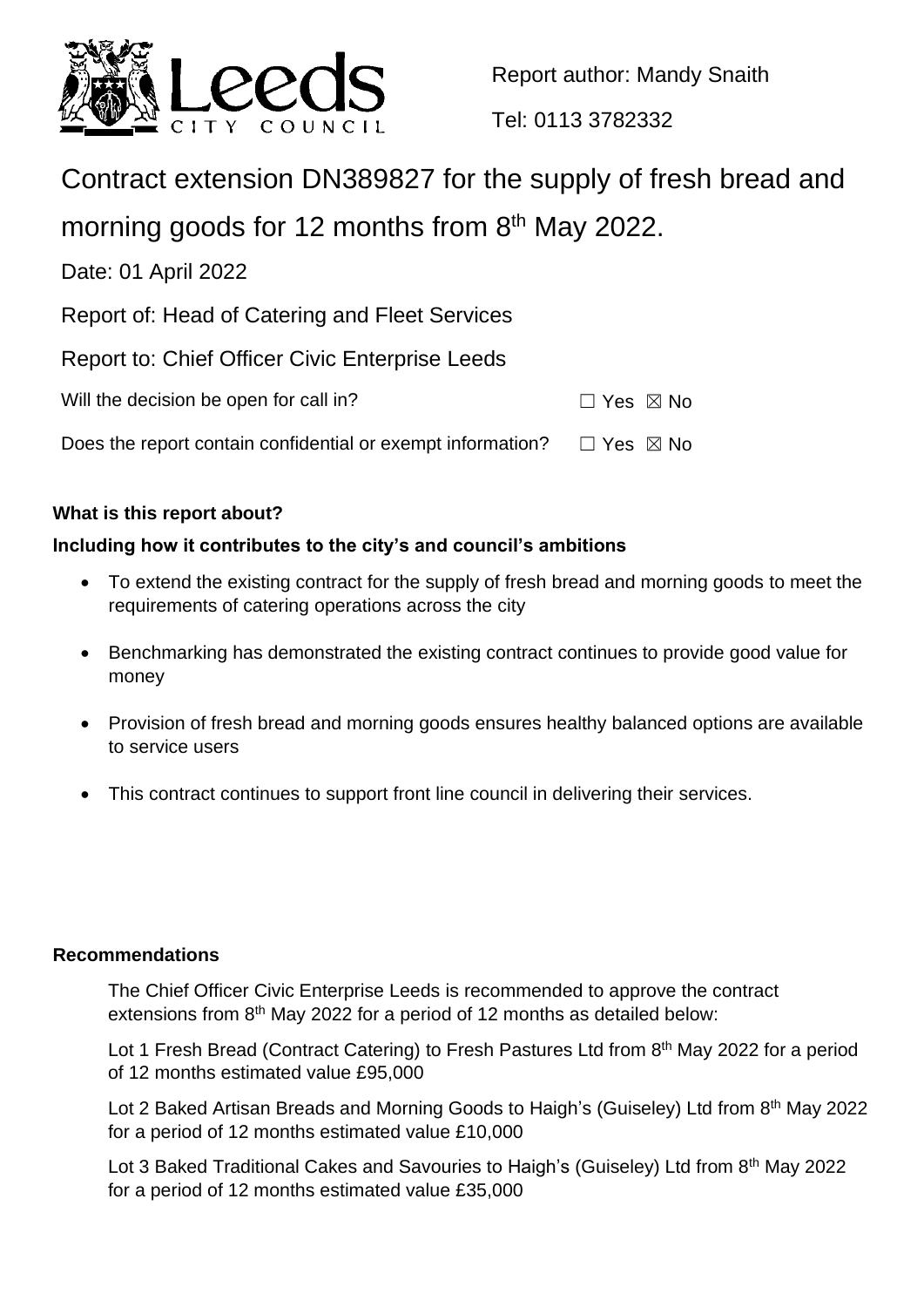## **Why is the proposal being put forward?**

- 1 The current contracts DN389827 for the supply of fresh bread and morning goods is due to end on 8<sup>th</sup> May 2022, with an option to extend for 12 months
- 2 The current contract is for 3 year period, from  $8<sup>th</sup>$  May 2019 to  $7<sup>th</sup>$  May 2022, with one 12 months extensions.
- 3 Leeds City Council require a compliant contract to ensure they can continue to provide fresh dairy produce as a nutritious part of catering services that are provided across the city.
- 4 The current contracts continue to demonstrate good value for money.

## **What impact will this proposal have?**

| <b>Wards affected:</b>            |     |           |  |
|-----------------------------------|-----|-----------|--|
| Have ward members been consulted? | Yes | ` No<br>⊠ |  |

- 5 Approving the contract extensions will ensure the council will continue to have a supply of fresh bread and morning goods.
- 6 Having compliant contracts in place ensure the council can continue to access quality fresh bread and morning goods a variety of council departments to meet their front-line service requirements. This includes the provision of school meals, including free school meals
- 7 If contracts are not in place, the Council will be subject to non-compliant spend and potentially significantly higher prices.
- 8 Benchmarking has taken place and demonstrates the contracts continue to offer good value for money.
- 9 The Council will continue to work with the current suppliers to mitigate any impacts of food inflation in the bread sector. The council will work with the successful bidder to look for further efficiencies and added social value.
- 10 Catering Leeds holds a bronze level, "food for life served here" accreditation. Fresh bread can help in maintaining this accreditation.
- 11 The Council will work with the current suppliers to reduce carbon emissions in providing this service. The current suppliers will also be requested to make an offer of social value.

### **What consultation and engagement has taken place?**

12 Catering Leeds have been consulted as to their continuing requirements.

### **What are the resource implications?**

13 Leeds Catering and PACS have resources available to manage the contract extension for the supply of fresh bread and morning goods.

### **What are the legal implications?**

14 PACS have advised there are no legal implications to extend the contracts for the supply of fresh bread and morning goods, as this was stated in the original tender documents.